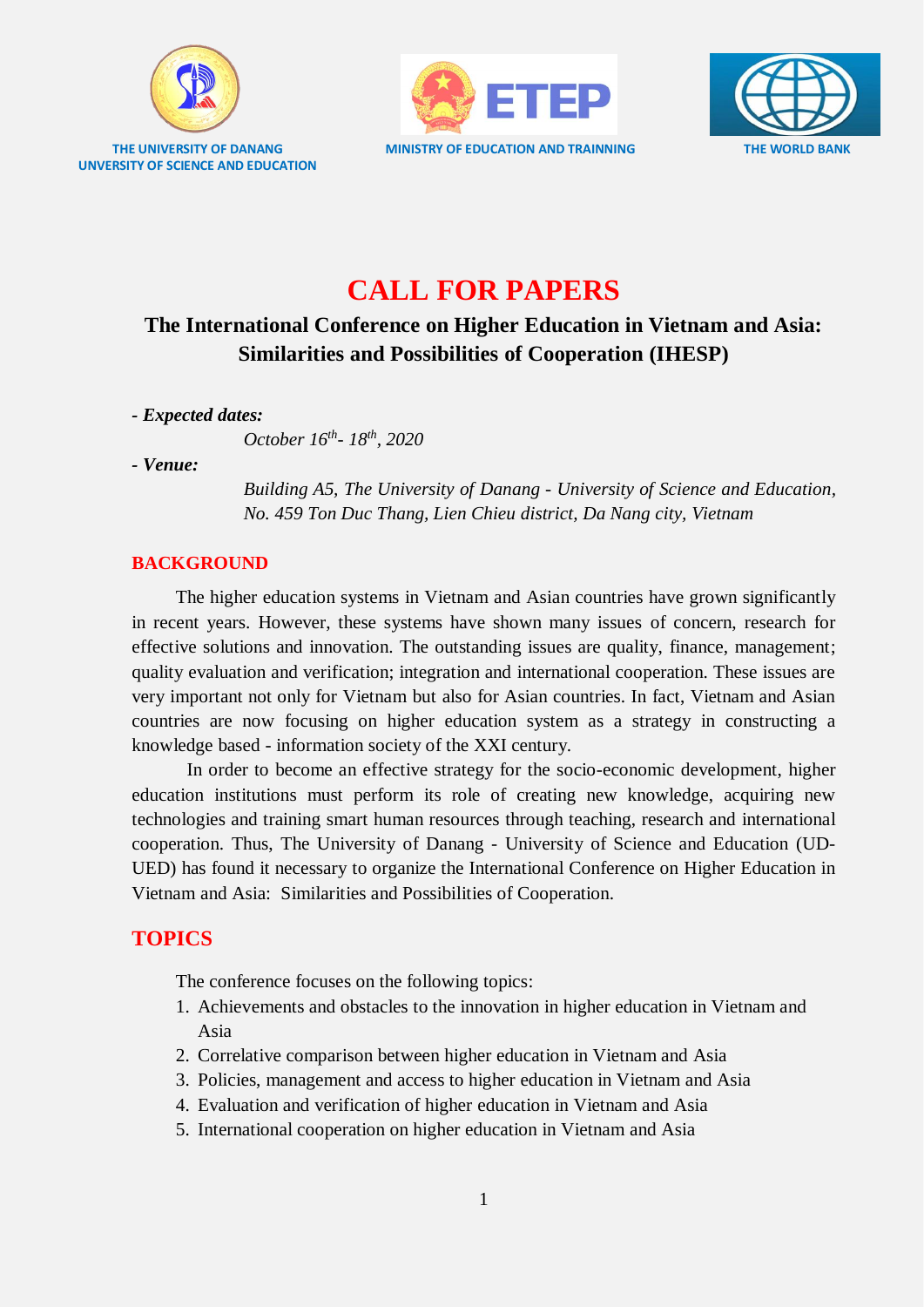#### **GUIDELINES FOR AUTHORS**

Papers must be original, unpublished works, and they must not be under consideration for publication elsewhere.

Full paper should be compiled in the following order:

1. Title

2. Authors' information: It should be included with author names, academic title, affiliation, address, phone number, and email

3. Abstract: No more than 250 words

4. Keywords: At least 5 words

5. Introduction: It should include research problems, research questions or research hypothesis.

6. Main content: It should include literature review, research methods, results and discussion

7. Conclusion

8. Acknowledgement

9. References: APA6 - American Psychological Association 6th edition style

Font: Times New Roman, 12; Spacing: single

Word limit: no more than 7,000 words

Abstracts and papers can be submitted via email of the organizer at [conf@ued.udn.vn](mailto:conf@ued.udn.vn)

#### **PUBLICATION**

Accepted papers will be considered for publication in the Conference proceedings with ISBN or SCOPUS indexed journal.

#### **VENUE AND TIMELINE**

#### *Venue:*

*Building A5, The University of Danang - University of Science and Education Address: No. 459 Ton Duc Thang, Lien Chieu district, Da Nang city, Vietnam*

#### *Important dates:*

*- Deadline for abstract submission:* June 15th , 2020

- *Notification of abstract acceptance/rejection:* June 30<sup>th</sup>, 2020

*- Registration deadline:*

+ Early registration: by July 30, 2020

+ Regular registration: by August 30, 2020

*- Deadline for full paper submission:* August 15th , 2020

- *Final decisions on selected articles for publication in the indexed proceedings or Scopus indexed journal:* September 20<sup>th</sup>, 2020

- *Expected conference dates:* October 16<sup>th</sup> - 18<sup>th</sup>, 2020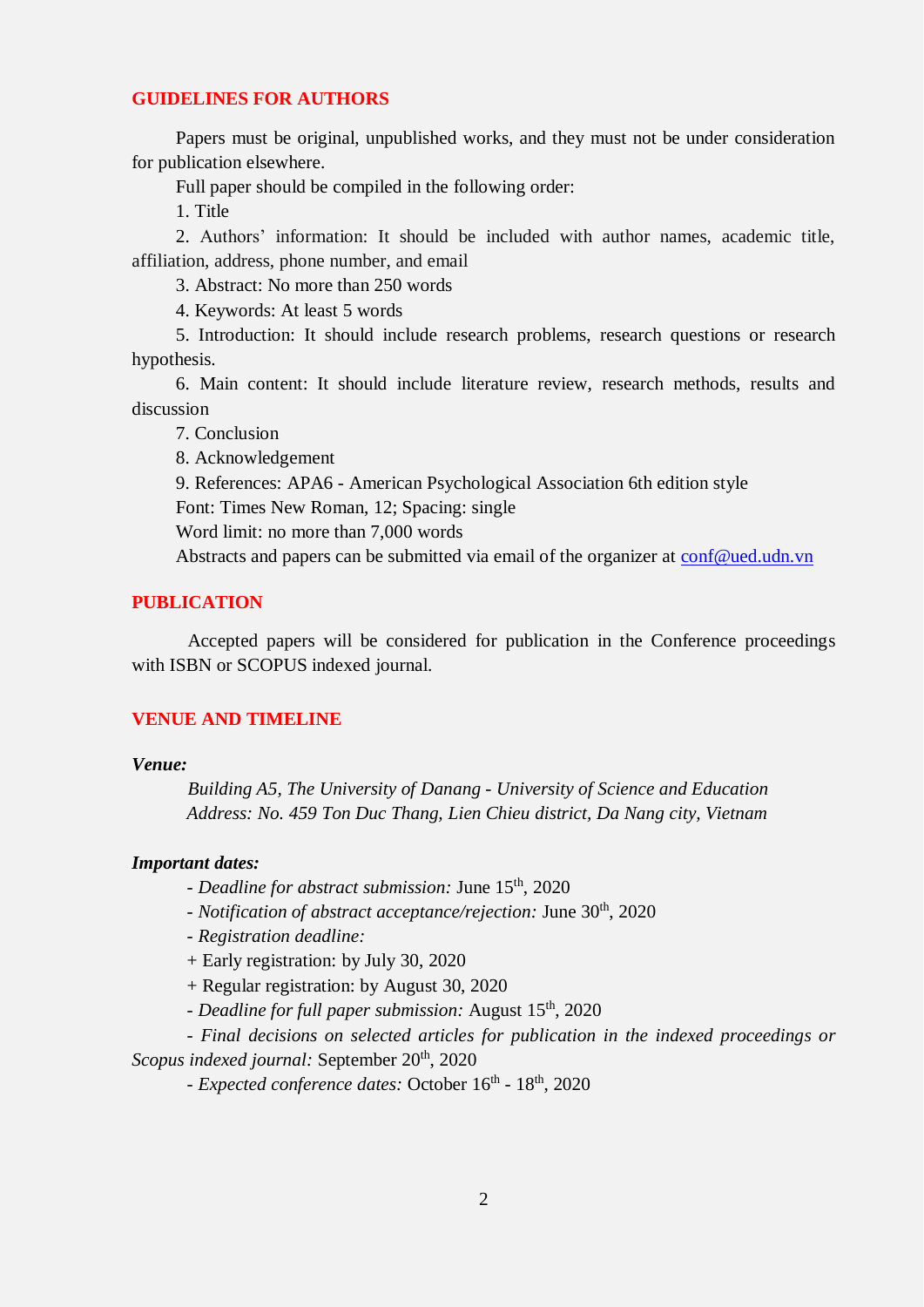#### **CONFERENCE FEE**

| <b>Participants</b>                          | By 30/07/2020  | By 30/08/2020  |
|----------------------------------------------|----------------|----------------|
| Participants with published papers           | <b>150 USD</b> | <b>180 USD</b> |
| Post graduate students with published papers | <b>30 USD</b>  | 50 USD         |

#### *Payment detail*

Please transfer your conference fee into the following bank account of UD-UED Account holder's name: TRUONG DAI HOC SU PHAM Account number: 2002311090024 Name of bank: Vietnam Bank for Agriculture and Rural Development Branch: Agribank Lien Chieu Branch-Vietnam Bank address: 136 Nguyen Luong Bang, Lien Chieu dist., Da Nang city, Vietnam Swiftcode: VBAAVNVX517 Title of transfer: **"**Your full name, IHESP 2020" Please send us a scanned receipt and registration form to [conf@ued.udn.vn](mailto:conf@ued.udn.vn) after

payment.

For articles selected for the publication in the Scopus indexed journal, authors are subject to review and publication fees in accordance with the journal's regulations, which will be notified to the authors.

The Organizing committee will select highly qualified papers to be presented at the conference. The selected articles will be exempted from conference fees.

For more information, please contact Dr. Nguyen Van Sang (UD-UED) via e-mail: [conf@ued.udn.vn](mailto:conf@ued.udn.vn) or website: [http://conf.ued.udn.vn.](http://conf.ued.udn.vn/)

### **CHAIRMAN Assoc. Prof. Dr. Luu Trang**